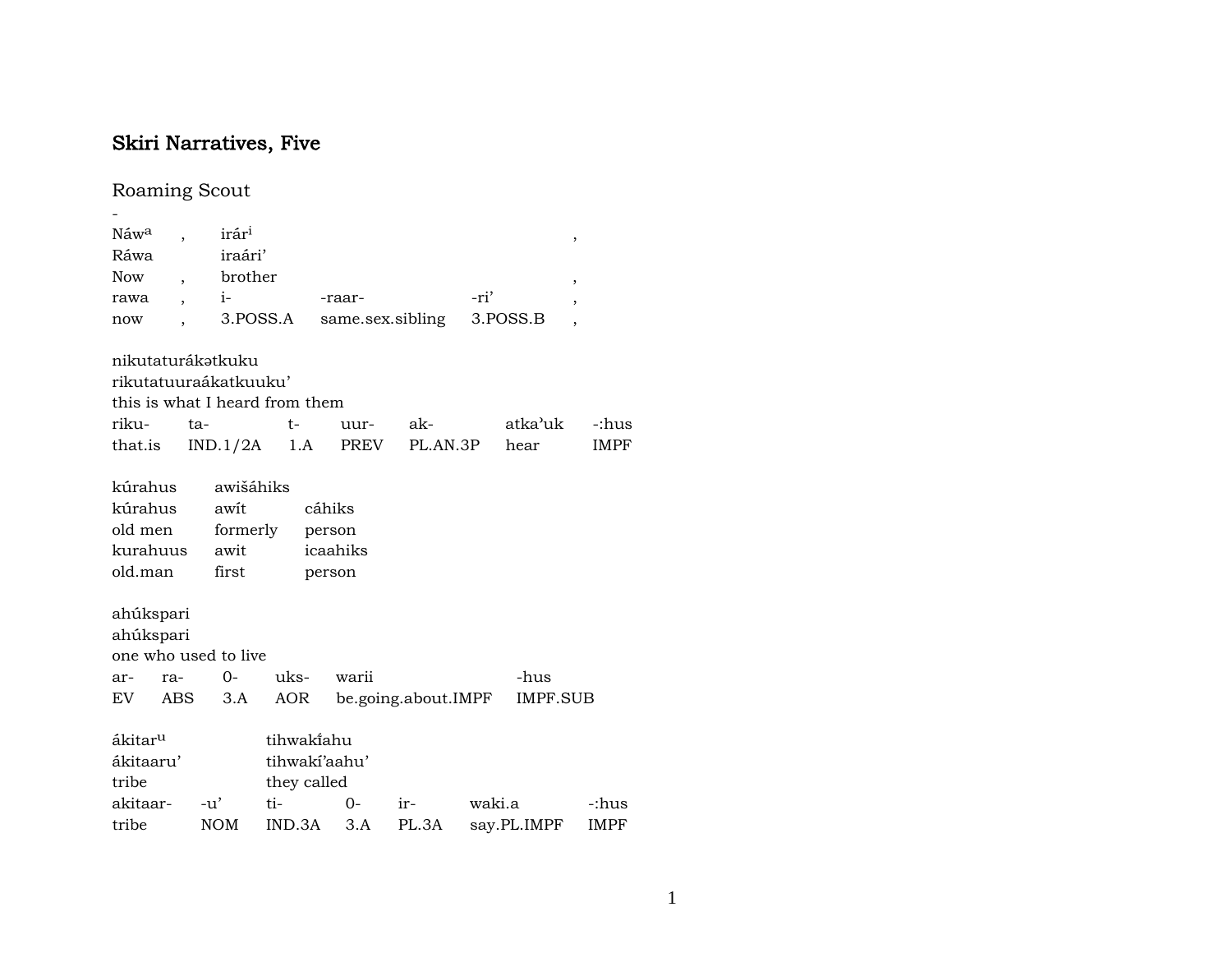| šahíkskuš <sup>u</sup><br>cahíkskucu'<br>giants<br>icaahiks<br>person       |                                                                                       | -kucuu<br><b>AUG</b>                                      |                                                                                  |                                                 |                    |        |                   |                                                  |                     |                  |
|-----------------------------------------------------------------------------|---------------------------------------------------------------------------------------|-----------------------------------------------------------|----------------------------------------------------------------------------------|-------------------------------------------------|--------------------|--------|-------------------|--------------------------------------------------|---------------------|------------------|
| witirihur <sup>i</sup> tn<br>Witírihuurit<br>They were large<br>wi-<br>QUOT | ti-                                                                                   | IND.3A                                                    | $0-$<br>3.A                                                                      | rihur<br>be.big                                 | -ik<br><b>DIST</b> |        | $-0$<br>PERF      | šáhiks<br>cáhiks<br>people<br>icaahiks<br>person |                     |                  |
| hiahahúrakīšitn<br>hi<br>and<br>hi<br>and                                   | ar-<br>EV                                                                             | ahahúrakiicit<br>they were tall<br>ra-<br><b>ABS</b>      | $0-$<br>3.A                                                                      | huurak<br>be.so.tall                            |                    |        | kii'ac<br>be.long | -ik<br><b>DIST</b>                               | $-0$<br><b>PERF</b> |                  |
| Náwa<br>Ráwa<br><b>Now</b><br>rawa<br>now                                   | $\overline{\phantom{a}}$<br>$\overline{\phantom{a}}$<br>$\overline{\phantom{a}}$<br>, | $\mathbf{i}$<br>$\mathbf{i}$<br>SO<br>$\mathbf{i}$<br>and | $\overline{\phantom{a}}$<br>$\overline{\phantom{a}}$<br>$\overline{ }$           | irári<br>iraári'<br>brother<br>$i-$<br>3.POSS.A |                    | -raar- |                   | same.sex.sibling                                 | -ri'<br>3.POSS.B    | ,<br>,<br>,<br>, |
| híihi<br>hi<br>and<br>hi<br>and                                             | $\overline{\phantom{a}}$<br>$\overline{\phantom{a}}$<br>$\ddot{\phantom{0}}$          | ihi<br>uh<br>ihii<br>uh                                   | $\overline{\phantom{a}}$<br>$\overline{\phantom{a}}$<br>$\overline{\phantom{a}}$ |                                                 |                    |        |                   |                                                  |                     |                  |

kusikaraahirarašíhtis kusikara'ahiraáracihtis they did not feel any awe  $\overline{\phantom{a}}$ 

 $\overline{\phantom{a}}$  $, \,$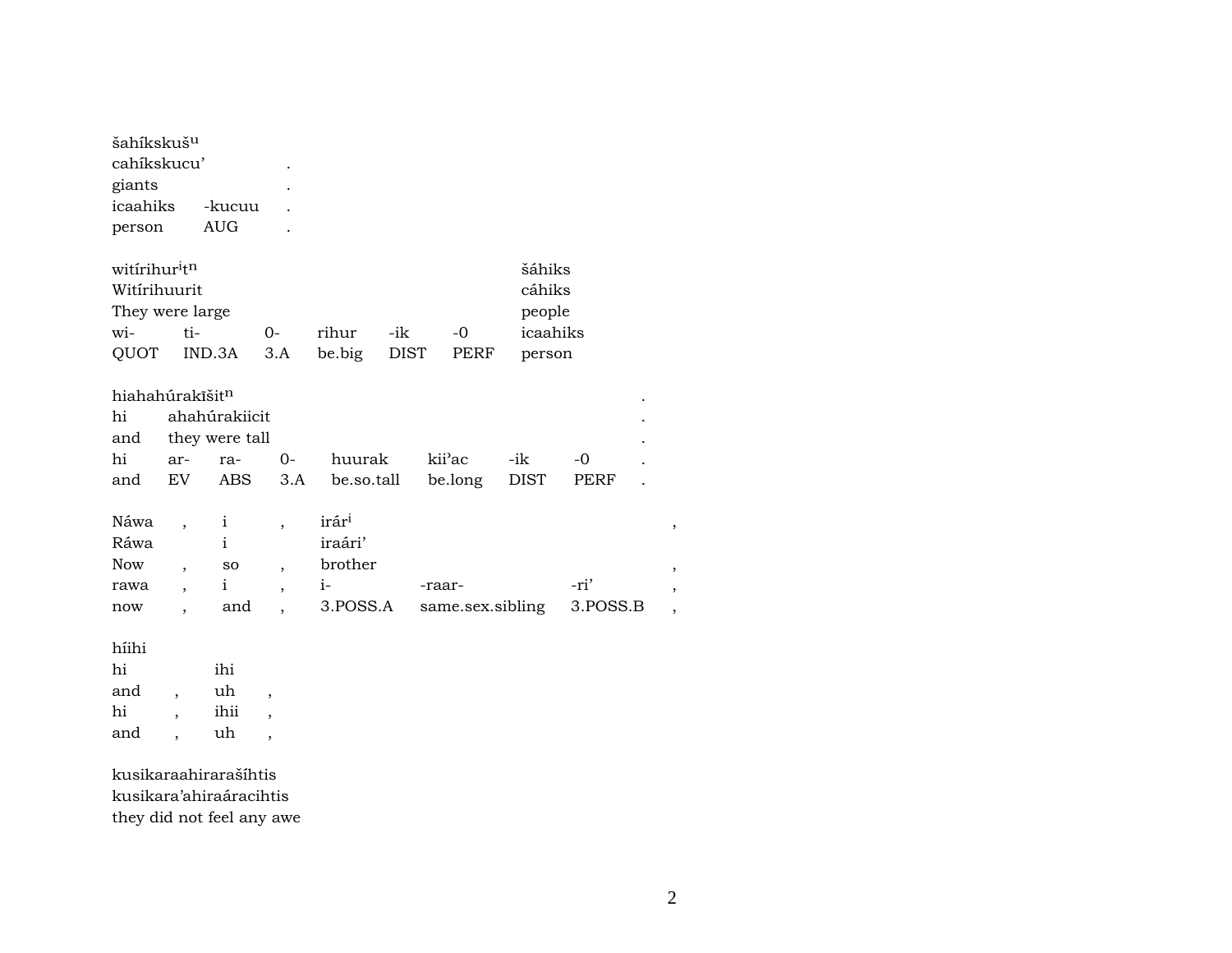| ku-           | si- | kara-                     | ar-  | ra- | 0-     | ir-   |       | raa.racihtis | -0   |      |
|---------------|-----|---------------------------|------|-----|--------|-------|-------|--------------|------|------|
| <b>INDF</b>   | DU  | <b>NEG</b>                | EV   | ABS | 3.A    | PL.3A |       | be.reverent  | PERF |      |
|               |     |                           |      |     |        |       |       |              |      |      |
| $\, ,$        |     |                           |      |     |        |       |       |              |      |      |
|               |     |                           |      |     |        |       |       |              |      |      |
|               |     |                           |      |     |        |       |       |              |      |      |
|               |     |                           |      |     |        |       |       |              |      |      |
|               |     |                           |      |     |        |       |       |              |      |      |
|               |     |                           |      |     |        |       |       |              |      |      |
|               |     |                           |      |     |        |       |       |              |      |      |
|               |     | kusikarawitirarašíhtis    |      |     |        |       |       |              |      |      |
|               |     | Kusikarawitiraáracihtis   |      |     |        |       |       |              |      |      |
|               |     | They did not feel any awe |      |     |        |       |       |              |      |      |
| ku-           | si- | kara-                     | wi-  | ti- |        | $O-$  | ir-   | raa.racihtis |      | $-0$ |
| INDF          | DU  | NEG                       | QUOT |     | IND.3A | 3.A   | PL.3A | be.reverent  |      | PERF |
|               |     |                           |      |     |        |       |       |              |      |      |
|               |     |                           |      |     |        |       |       |              |      |      |
| $^\mathrm{,}$ |     |                           |      |     |        |       |       |              |      |      |
|               |     |                           |      |     |        |       |       |              |      |      |
|               |     |                           |      |     |        |       |       |              |      |      |
|               |     |                           |      |     |        |       |       |              |      |      |
|               |     |                           |      |     |        |       |       |              |      |      |
|               |     |                           |      |     |        |       |       |              |      |      |
|               |     | nahkúksawašúkiwiku        |      |     |        |       |       |              |      |      |

| raahkúksawahcu  |      |                | kíwiiku'    |       |  |                                          |                    |
|-----------------|------|----------------|-------------|-------|--|------------------------------------------|--------------------|
| even if it were |      | a buffalo bull |             |       |  |                                          |                    |
| ra-             | $O-$ | ar- ku-        | uks- awahc- | uu -0 |  | kiwiik                                   | $-11$ <sup>2</sup> |
| INF A           | 3.A  | EV             |             |       |  | INF.B JUSS even.if be SUB.4 buffalo.bull | NOM.               |

hitiahúksuriwaw<sup>i</sup>

| hi ti'ahúksuriiwaawi       |  |  |  |  |                                            |  |  |  |  |  |
|----------------------------|--|--|--|--|--------------------------------------------|--|--|--|--|--|
| and these who used to live |  |  |  |  |                                            |  |  |  |  |  |
|                            |  |  |  |  | hi tii- ar- ra- 0- uks- hurii -waa -wi     |  |  |  |  |  |
|                            |  |  |  |  | and this EV ABS 3.A AOR live.PL DIST SUB.L |  |  |  |  |  |

hiwitatíriwis .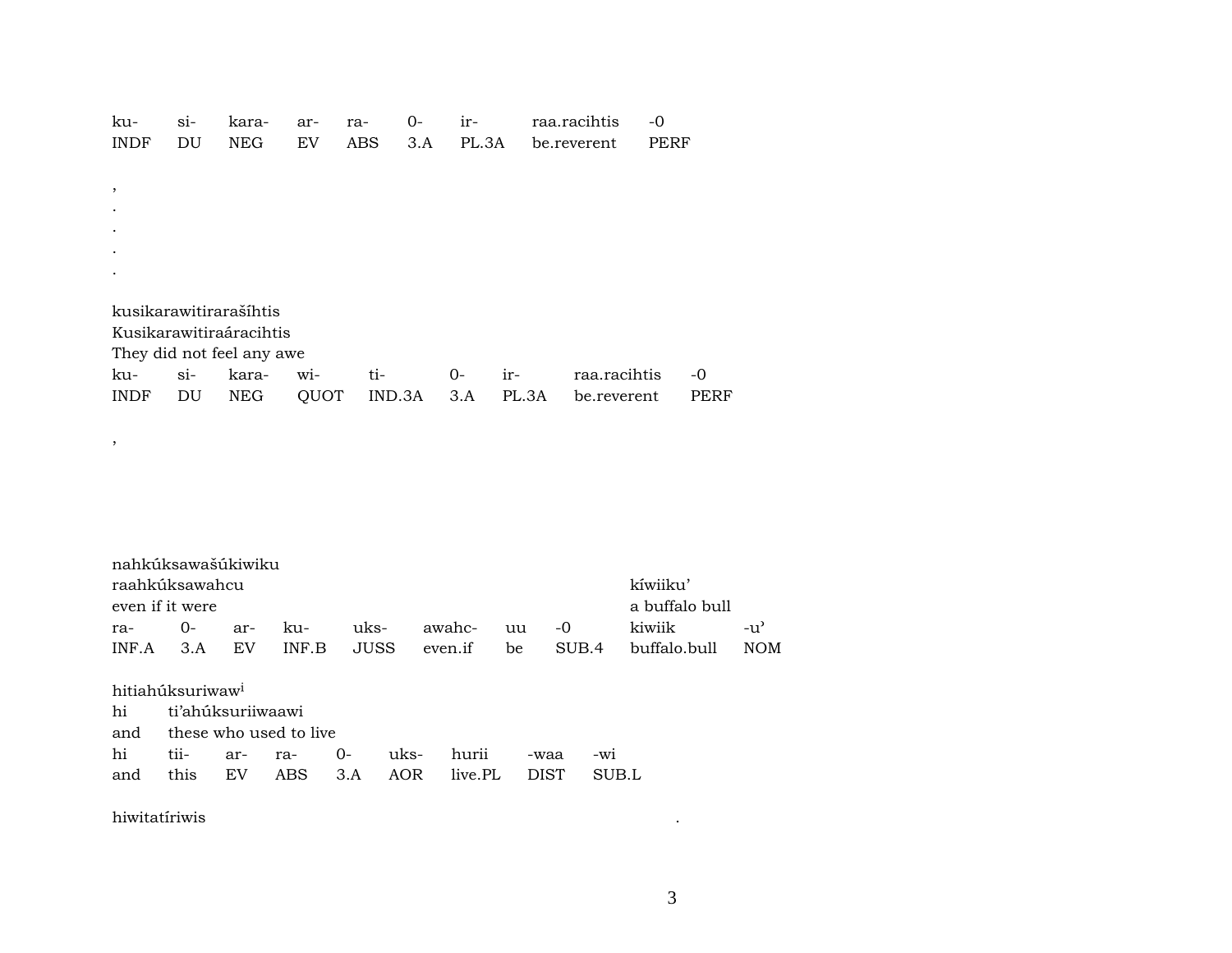| hi         | witaahtiíriwis                          |                         |                                        |            |                   |                      |             |                           |             |
|------------|-----------------------------------------|-------------------------|----------------------------------------|------------|-------------------|----------------------|-------------|---------------------------|-------------|
| and        |                                         | he would have it across |                                        |            |                   |                      |             |                           |             |
| hi         | wi-                                     | ti-                     | $O -$                                  | ar-        | ta.iriwis         |                      | $-0$        |                           |             |
| and        | QUOT                                    | IND.3A                  | 3.A                                    | EV         |                   | be.across.one's.back | PERF        |                           |             |
|            |                                         |                         |                                        |            |                   |                      |             |                           |             |
| A          | táraha                                  |                         |                                        |            |                   |                      |             |                           |             |
| A          | táraha'                                 |                         |                                        |            |                   |                      |             |                           |             |
| And        | a buffalo cow                           |                         |                                        |            |                   |                      |             |                           |             |
| a          | tarahaa                                 |                         |                                        |            |                   |                      |             |                           |             |
| and        | buffalo                                 |                         |                                        |            |                   |                      |             |                           |             |
|            | hiwitirutiksūka                         |                         |                                        |            |                   |                      |             |                           |             |
| hi         |                                         | witiiruutiksúka         |                                        |            |                   |                      |             |                           |             |
| and        |                                         |                         | he would have it hanging from his hand |            |                   |                      |             |                           |             |
| hi         | wi-                                     | ti-                     | $0-$                                   | ir-        | ut-               | iks-                 | hukaa       |                           | -0          |
| and        | QUOT                                    | IND.3A                  | 3.A                                    | <b>OBV</b> | PREV              | hand                 |             | be.in.a.shallow.container | <b>PERF</b> |
|            |                                         |                         |                                        |            |                   |                      |             |                           |             |
|            | Witúkstihūr <sup>i</sup> t <sup>n</sup> |                         |                                        |            |                   |                      | šáhiks      |                           |             |
|            | Witúkstihuurit                          |                         |                                        |            |                   |                      | cáhiks      |                           |             |
|            | They were large                         |                         |                                        |            |                   |                      | people      |                           |             |
|            | wi-                                     | ti-                     | $O-$                                   | uks-       | rihur<br>-ik      | $-0$                 | icaahiks    |                           |             |
|            | QUOT                                    | IND.3A                  | 3.A                                    | <b>AOR</b> | be.big            | <b>DIST</b><br>PERF  | person      |                           |             |
|            |                                         |                         |                                        |            |                   |                      |             |                           |             |
|            | Hirúawitn                               |                         | irikúhar <sup>u</sup>                  |            |                   |                      |             |                           |             |
|            | Hiru                                    | áwit                    | irikuúharu'                            |            |                   |                      |             |                           |             |
|            | Then                                    | first                   | they are the ones he made              |            |                   |                      |             |                           |             |
|            | hiruu                                   | irii-<br>awit           | kuur-                                  | ra-        | $0-$              | ra'uk                | $-0$        |                           |             |
|            | then                                    | first                   | that<br><b>DUB</b>                     |            | <b>ABS</b><br>3.A | make                 | <b>PERF</b> |                           |             |
| atias      |                                         |                         | tirakítaku                             |            |                   |                      |             |                           |             |
| Atí'as     |                                         |                         | tirakítaku                             |            |                   |                      |             |                           |             |
|            |                                         |                         |                                        |            |                   |                      |             |                           |             |
| our Father |                                         |                         | this one above                         |            |                   |                      |             |                           |             |
| ati-       | as                                      | tii-                    | ra-                                    | $0-$       | kita-             | kus                  | -0          |                           |             |
| 1.POSS     | father                                  | this                    | <b>ABS</b>                             | 3.A        | on.top            | be.sitting           | SUB.4       |                           |             |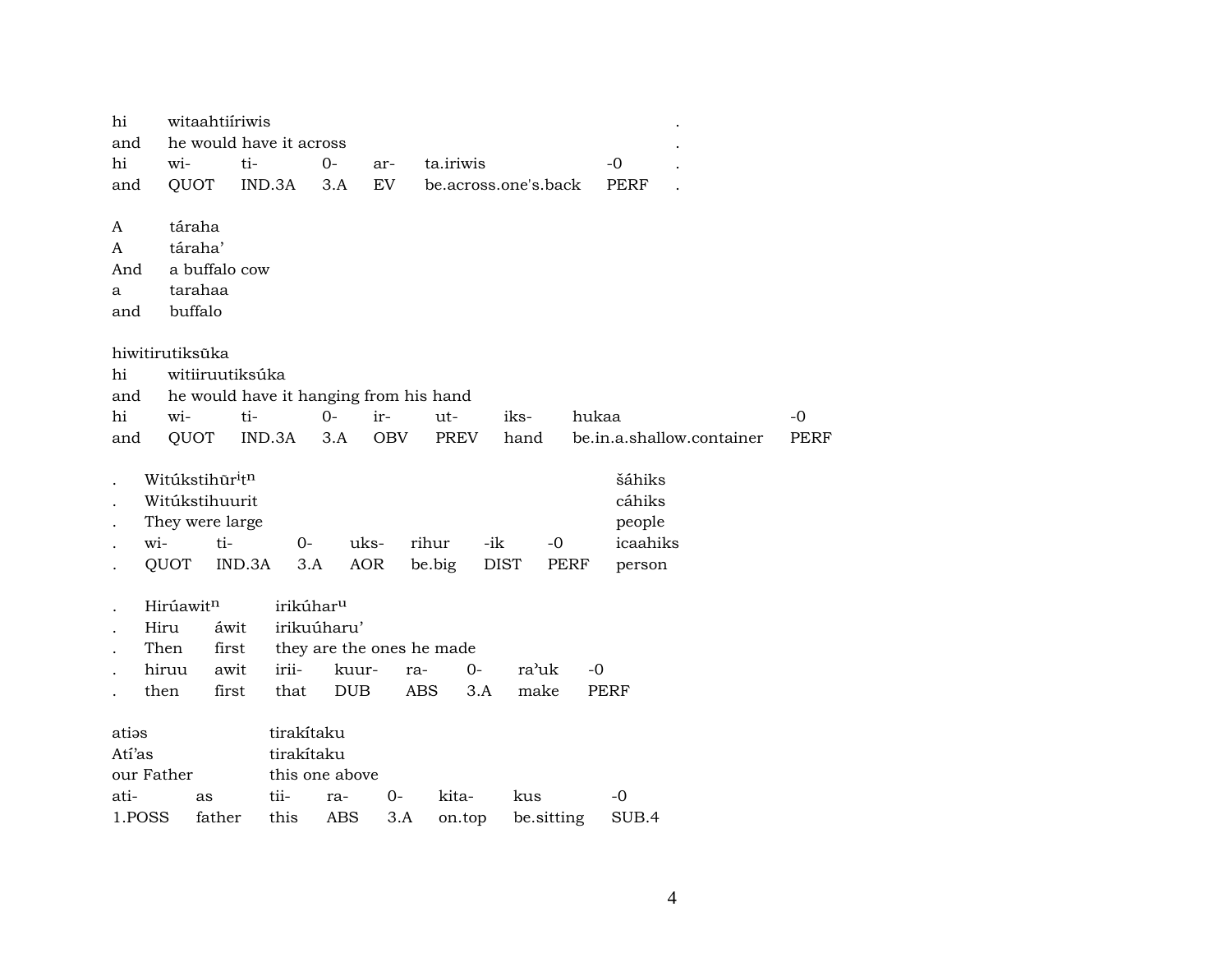| ákitar <sup>u</sup>      |                                       |            | úraris <sup>i</sup> t <sup>n</sup>                                    |                          |       |            |                |                     |                          |
|--------------------------|---------------------------------------|------------|-----------------------------------------------------------------------|--------------------------|-------|------------|----------------|---------------------|--------------------------|
| ákitaaru'                |                                       |            | uúrariisit                                                            |                          |       |            |                |                     |                          |
| tribe                    |                                       |            | right (lit straight)                                                  |                          |       |            |                |                     |                          |
| akitaar-                 | $-u'$                                 |            | uurariisik                                                            |                          |       |            |                |                     |                          |
| tribe                    |                                       | <b>NOM</b> | straight.forward                                                      |                          |       |            |                |                     |                          |
|                          | karahuširá <sup>u</sup>               |            |                                                                       |                          |       |            |                |                     |                          |
|                          | kararucíraa'u                         |            |                                                                       |                          |       |            |                |                     |                          |
|                          | its not being                         |            |                                                                       |                          |       |            |                |                     |                          |
| kara-                    | ra-                                   | 0-         | ut-                                                                   |                          | $i-$  | raa.uu     |                | -0                  |                          |
| <b>NEG</b>               | <b>ABS</b>                            | 3.A        |                                                                       | PREV                     | SEQ   |            | way.to.be.thus | SUB.4               |                          |
| Náwa,                    | íihi                                  |            |                                                                       |                          |       |            |                |                     |                          |
| Ráwa                     | $\mathbf{i}$                          |            | ihi                                                                   |                          |       |            |                |                     |                          |
| <b>Now</b>               | and                                   |            | uh                                                                    | $\overline{\phantom{a}}$ |       |            |                |                     |                          |
| rawa                     | $\mathbf{i}$                          |            | ihii                                                                  | $\cdot$                  |       |            |                |                     |                          |
| now                      | and                                   |            | uh                                                                    | $\overline{\phantom{a}}$ |       |            |                |                     |                          |
|                          | kuruhiwiška <sup>a</sup>              |            |                                                                       |                          |       |            | atias          |                     |                          |
|                          | kuruúhiwicka'                         |            |                                                                       |                          |       |            | Atí'as         |                     |                          |
|                          | thereupon He thought                  |            |                                                                       |                          |       |            | our Father     |                     | :                        |
| kuruur-                  | ri-                                   |            | $0-$                                                                  |                          | wicka | $-0$       | ati-           | as                  | ,                        |
| <b>DUB</b>               |                                       | CONT.3A    | 3.A                                                                   |                          | think | PERF       | 1.POSS         | father              | $\overline{\phantom{a}}$ |
|                          | tukstíwar <sup>i</sup> t <sup>n</sup> |            |                                                                       |                          |       |            |                | ákitar <sup>u</sup> |                          |
| "                        | Tukstíwarit                           |            |                                                                       |                          |       |            |                | ákitaaru'           |                          |
| $\mathcal{C}\mathcal{C}$ | Let me destroy it                     |            |                                                                       |                          |       |            |                | the tribe           |                          |
| $\epsilon$               | $i-$                                  |            | $t-$                                                                  | uks-                     |       | ri.warik   | $-0$           | akitaar-            | $-u'$                    |
| $\mathcal{C}\mathcal{C}$ | CONT.1/2A                             |            | 1.A                                                                   | JUSS                     |       | get.rid.of | PERF           | tribe               | <b>NOM</b>               |
|                          |                                       | $-1$       | $\rightarrow$ $\rightarrow$ $\rightarrow$ $\rightarrow$ $\rightarrow$ |                          |       |            |                |                     |                          |

nikutihwakiáh<sup>u</sup>

Rikutihwakí'aahu'  $\mathbf{H}$  $\langle \cdot \rangle$ 

 $\mathbf{I}$  $\sim 100$ That is what they used to say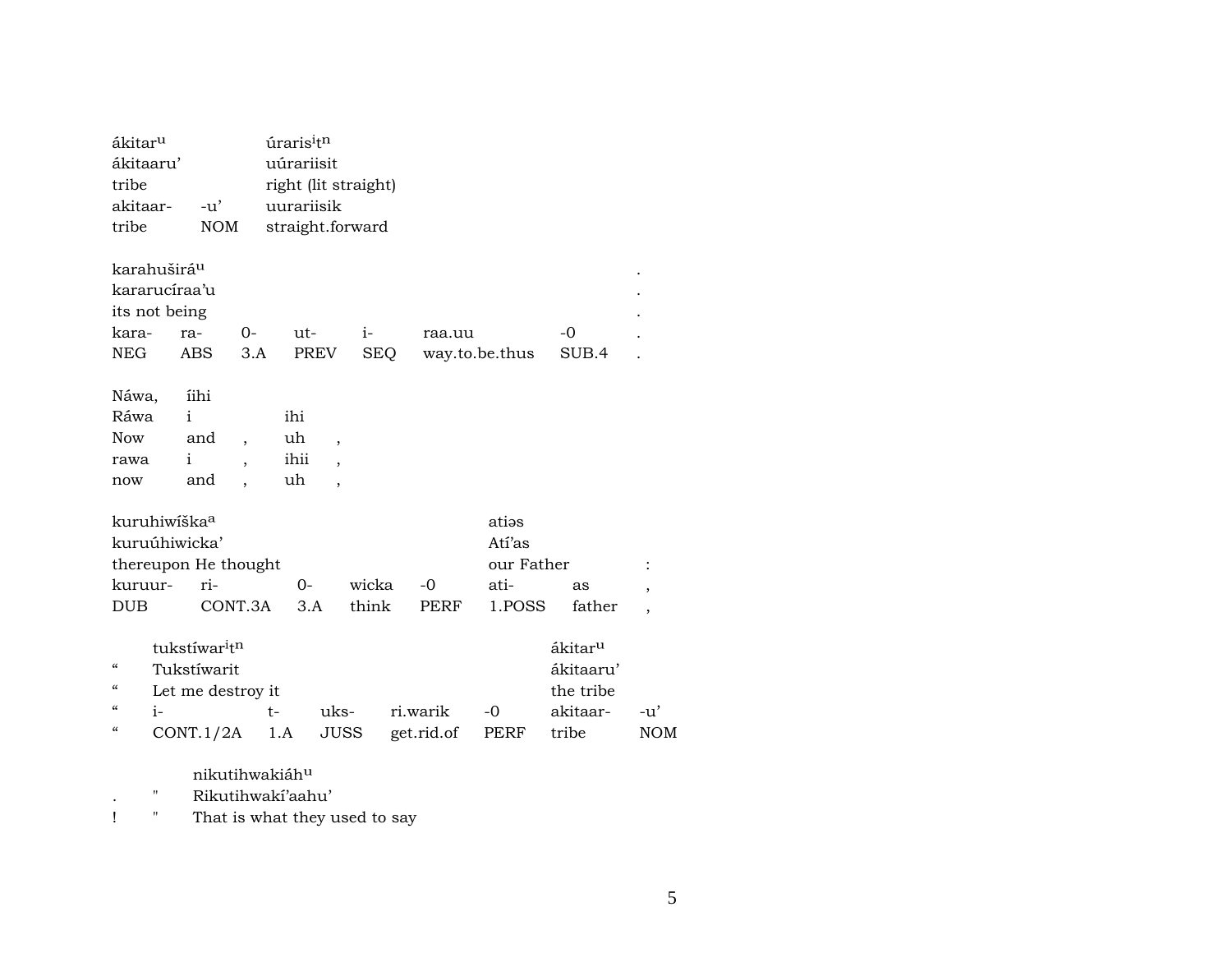| $\pmb{\mathsf{H}}$                                       |           | riku-                                                                          | ti-                                            |                                     | $0-$                        | ir-                       |        | waki.a              |         | -:hus       |              |                                |                                 |             |                 |                |              |
|----------------------------------------------------------|-----------|--------------------------------------------------------------------------------|------------------------------------------------|-------------------------------------|-----------------------------|---------------------------|--------|---------------------|---------|-------------|--------------|--------------------------------|---------------------------------|-------------|-----------------|----------------|--------------|
| $^{\prime}$                                              |           | that.is                                                                        |                                                | IND.3A                              | 3.A                         | PL.3A                     |        | say.PL.IMPF         |         | <b>IMPF</b> |              |                                |                                 |             |                 |                |              |
| kúrahus<br>kúrahus<br>the old men<br>kurahuus<br>old.man |           | $\cdot$                                                                        |                                                |                                     |                             |                           |        |                     |         |             |              |                                |                                 |             |                 |                |              |
| hiahašúa<br>Hi<br>And<br>hi<br>and                       | ar-<br>EV | ahaacuú'a'<br>it rained<br>ra-<br><b>ABS</b>                                   |                                                | $0-$<br>3.A                         | $a-$<br>PREV.3A             | rain                      | acuu.a | $-0$<br><b>PERF</b> | $\, ,$  |             |              |                                |                                 |             |                 |                |              |
| hiahašúa<br>hi<br>and<br>hi<br>and                       | ar-<br>EV | ahaacuú'a'<br>it rained<br>ra-<br><b>ABS</b>                                   |                                                | $0-$<br>3.A                         | $a-$<br>PREV.3A             | rain                      | acuu.a | $-0$<br><b>PERF</b> |         |             |              |                                |                                 |             |                 |                |              |
| It was perhaps that many days<br>kira<br>perhaps         |           | Kirakaruštakuraruahašú <sup>a</sup><br>Kíra kaructakuráru'<br>ka-<br>Y/N.INTER |                                                | ra-<br>ABS                          | $O -$                       | ut-<br><b>PREV</b><br>3.A |        | sakur-<br>day       | raar.uu | be.a.number | $-0$<br>PERF | it rained<br>ar-<br>${\rm EV}$ | ahaacuú'a'<br>ra-<br><b>ABS</b> | $0-$<br>3.A | $a-$<br>PREV.3A | acuu.a<br>rain | $-0$<br>PERF |
| skíksapiš<br>kskíksaapic<br>six<br>iks.kiksaapic<br>six  |           |                                                                                | hitíras <sup>a</sup><br>hi<br>and<br>hi<br>and | tíraasa<br>that one<br>tii-<br>this | ra-<br>$\operatorname{ABS}$ | $0-$<br>3.A               | sa     | $-0$<br>be.lying    | SUB.3   |             |              |                                |                                 |             |                 |                |              |

kirakarikurásaku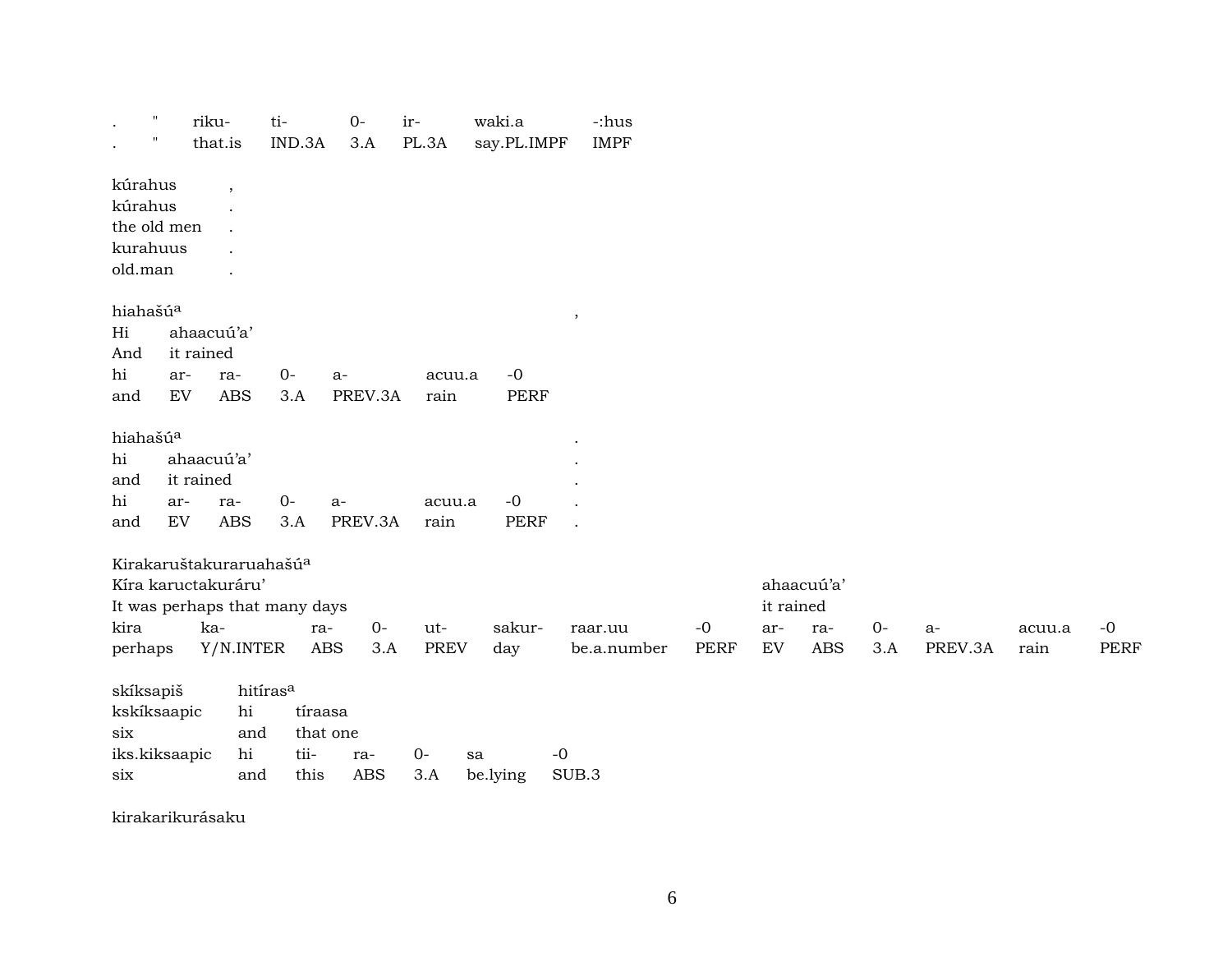|                                           | kíra kaarikurásaku'                                 | maybe that was the day |                             |            |            |                  |       |          |          |             |             |
|-------------------------------------------|-----------------------------------------------------|------------------------|-----------------------------|------------|------------|------------------|-------|----------|----------|-------------|-------------|
| kira                                      | ka-                                                 |                        | riku-                       |            | ra-        | $0-$             | sakur |          | $-0$     |             |             |
| perhaps                                   |                                                     | Y/N.INTER              |                             | that.is    | <b>ABS</b> | 3.A              |       | be.a.day | PERF     |             |             |
| seven(th)<br>seven                        | pitkusiksápiš<br>pítkusiksaapic<br>pitkus.iks.aapic |                        |                             |            |            |                  |       |          |          |             |             |
|                                           | hiraruahakiškáwa                                    |                        |                             |            |            |                  |       |          |          |             |             |
| hi                                        |                                                     |                        | raaruu'ahakickaáwaa'        |            |            |                  |       |          |          |             |             |
| and                                       |                                                     |                        | then the water just came up |            |            |                  |       |          |          |             |             |
| hi                                        | raa-                                                | ruu-                   | ar-                         | ra-        | $0-$       | $a-$             |       | kiic-    | kaa.a    | -wa         | $-0$        |
| and                                       | just                                                | then                   | EV                          | <b>ABS</b> | 3.A        | PREV.3A          |       | water    | come.out | <b>DIST</b> | <b>PERF</b> |
| ki̇̃tu<br>kítuu'u'<br>all<br>kituu<br>all | $-u'$<br><b>NOM</b>                                 |                        |                             |            |            |                  |       |          |          |             |             |
|                                           | áh <sup>a</sup> wararút <sup>a</sup>                |                        |                             |            |            |                  |       |          |          |             |             |
|                                           | ahawaaraaruúta                                      |                        |                             |            |            |                  |       |          |          |             |             |
|                                           | the hills extending                                 |                        |                             |            |            |                  |       |          |          |             |             |
| ar-                                       | ra-                                                 | 0-                     | waa-                        | raar-      | u.at       |                  |       | -a       |          |             |             |
| EV                                        | <b>ABS</b>                                          | 3.A                    | hill                        | PL         |            | extend.in.a.line |       | SUB.1    |          |             |             |
|                                           | Nuruwitakiškáwa                                     | Raaruuwitakickaáwaa'   | Then the water just came up |            |            |                  |       |          |          |             |             |
| raa-                                      | ruu-                                                | wi-                    | ti-                         |            | $0-$       | $a-$             |       | kiic-    | kaa.a    | -wa         | -0          |
| just                                      | then                                                | QUOT                   |                             | IND.3A     | 3.A        | PREV.3A          |       | water    | come.out | <b>DIST</b> | <b>PERF</b> |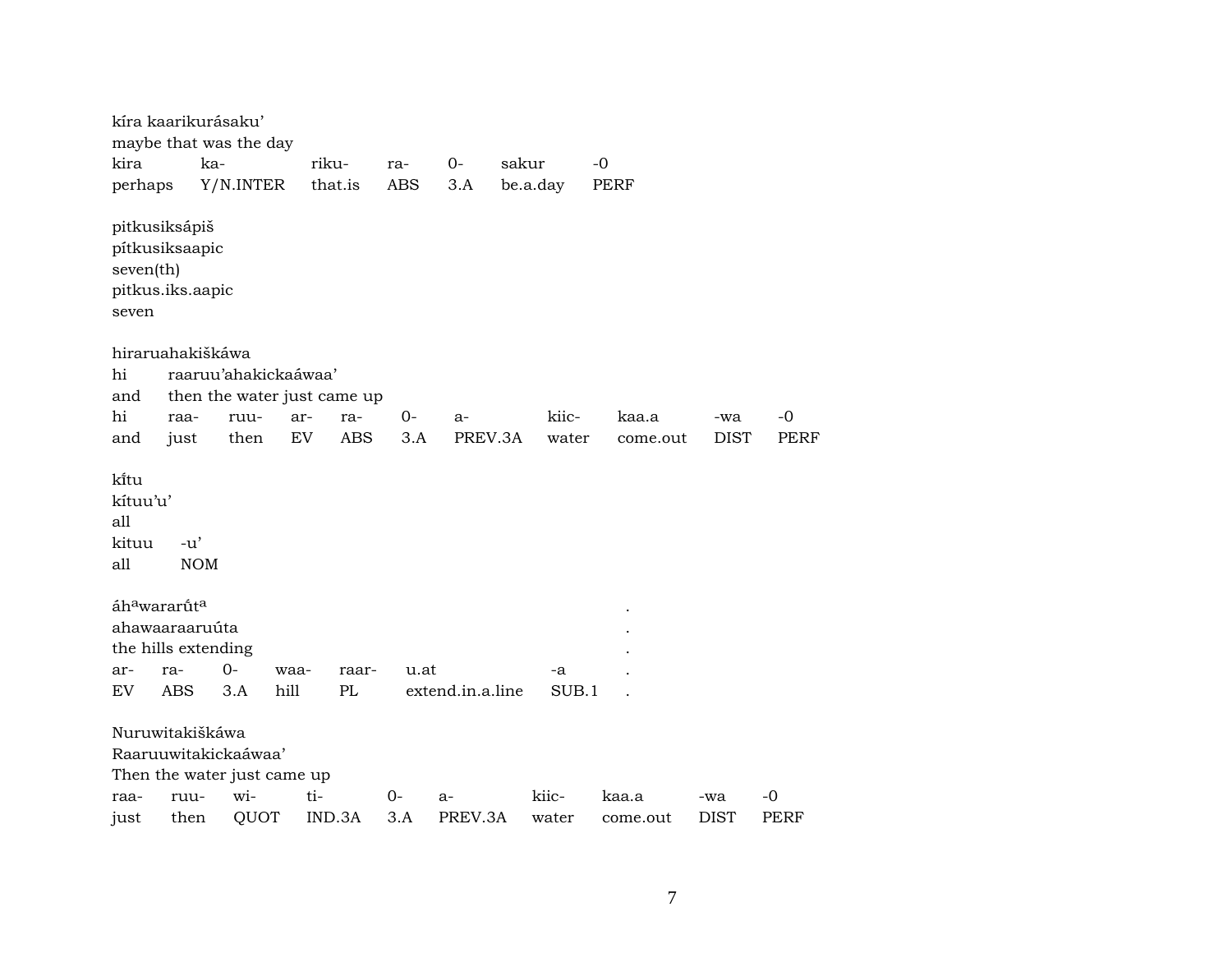|                                 | Náwa<br>Ráwa<br><b>Now</b><br>rawa<br>now                                      |                                                                       |               |             |                     |                      |              |                 |                   |              |
|---------------------------------|--------------------------------------------------------------------------------|-----------------------------------------------------------------------|---------------|-------------|---------------------|----------------------|--------------|-----------------|-------------------|--------------|
| hi<br>and<br>hi<br>and          | híkuruhiruwáas<br>then they ran off<br>kuruur-<br><b>DUB</b>                   | kuruuhiruuwá'as<br>ri-                                                | CONT.3A       | 0-<br>3.A   | ruu-<br><b>DIST</b> | wa-<br><b>DIST</b>   | as-i<br>run  | $-0$<br>PERF    |                   |              |
| Kararátau<br>akaar-<br>dwelling | Karaarátaa'u'<br>Earth lodge<br>raar-<br>PL                                    | ataa<br>sod                                                           | $-u^{\prime}$ | <b>NOM</b>  |                     |                      |              |                 |                   |              |
| ra-<br>INF.A                    | nahkukawaw <sup>i</sup><br>raahkúkaawaawi<br>where lodges were<br>$O -$<br>3.A | ar-<br>EV                                                             | ku-<br>INF.B  | akaa        | be.a.dwelling       | -waa<br><b>DIST</b>  | -wi<br>SUB.L |                 |                   |              |
| a<br>and<br>a<br>and            | arawitarawirakiták <sup>u</sup><br>raa-<br>just                                | raawitaaraawiirakitaku<br>groups would just sit on top<br>wi-<br>QUOT | ti-<br>IND.3A | $0-$<br>3.A | ar-<br>EV           | raa.awiira-<br>group |              | kita-<br>on.top | kus<br>be.sitting | $-0$<br>PERF |

 $\bullet$  $\sim$  $\mathcal{A}^{\pm}$ 

 $\,8\,$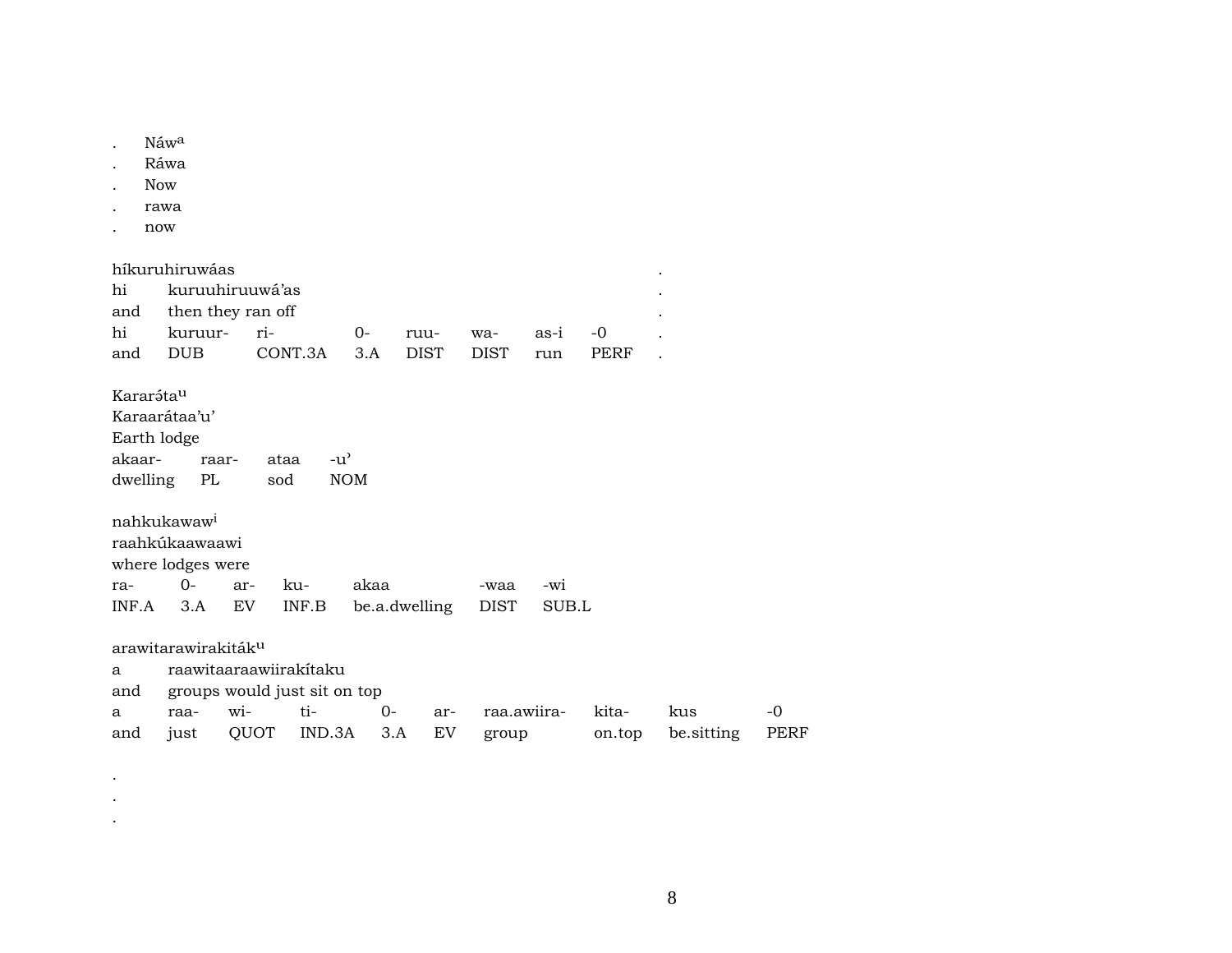|                                  |                                                | Isikararahkuhutuwiata | Isiikararaahkuhuútuhwii'ata<br>Where no strong wind was plainly blowing |              |             |              |                                  |                        |             |
|----------------------------------|------------------------------------------------|-----------------------|-------------------------------------------------------------------------|--------------|-------------|--------------|----------------------------------|------------------------|-------------|
| ii-<br>where                     | $\sin$<br>DU                                   | kara-<br><b>NEG</b>   | ra-<br>INF.A                                                            | $O -$<br>3.A | ar-<br>EV   | ku-<br>INF.B | huutuur-<br>wind                 | wii.at<br>bend.forward | -a<br>SUB.1 |
|                                  | iriahiritáwar <sup>a</sup><br>irii'ahiritáwara | where they climbed    |                                                                         |              |             |              |                                  |                        |             |
| irii-                            | ar-                                            | ra-                   | $0-$                                                                    | ir-          | $i-$        | ta.war       | -a                               |                        |             |
| where                            | EV                                             | <b>ABS</b>            | 3.A                                                                     | PL.3A        | <b>SEQ</b>  | climb.DU     | SUB.1                            |                        |             |
| pākotn<br>paákat<br>waa-<br>hill | on a hill<br>-kat<br>LOC                       | waa-<br>hill          | pawikiškatn<br>paáwikickat<br>on a high hill<br>wi.kii'ac<br>be.high    |              | -kat<br>LOC |              |                                  |                        |             |
|                                  | hihiruahiritaw <sup>a</sup>                    |                       |                                                                         |              |             |              |                                  |                        |             |
| hi                               | hiru                                           |                       | ahíritawa                                                               |              |             |              |                                  |                        |             |
| and                              | then                                           |                       | they climbed                                                            |              |             |              |                                  |                        |             |
| hi                               | hiruu                                          | ar-                   | ra-                                                                     | $O -$        | ir-         | $i-$         | ta.wa                            | $-0$                   |             |
| and                              | then                                           | EV                    | <b>ABS</b>                                                              | 3.A          | PL.3A       | <b>SEQ</b>   | climb.DU                         | PERF                   |             |
|                                  | Náw <sup>a</sup>                               |                       | hikararatakatn                                                          |              |             |              | háwa<br>$\overline{\phantom{a}}$ |                        |             |
|                                  | Ráwa                                           | hi                    | karaarataákat                                                           |              |             |              | haáwa'                           |                        |             |
|                                  | <b>Now</b>                                     | and                   | on earth lodges                                                         |              |             |              | also                             |                        |             |
|                                  | rawa                                           | hi                    | akaar-                                                                  | raar-        | ataa        | -kat         | haawa                            |                        |             |
|                                  | now                                            | and                   | dwelling                                                                | PL           | sod         | LOC          | also                             |                        |             |

aharawirakítaw<sup>a</sup>

. .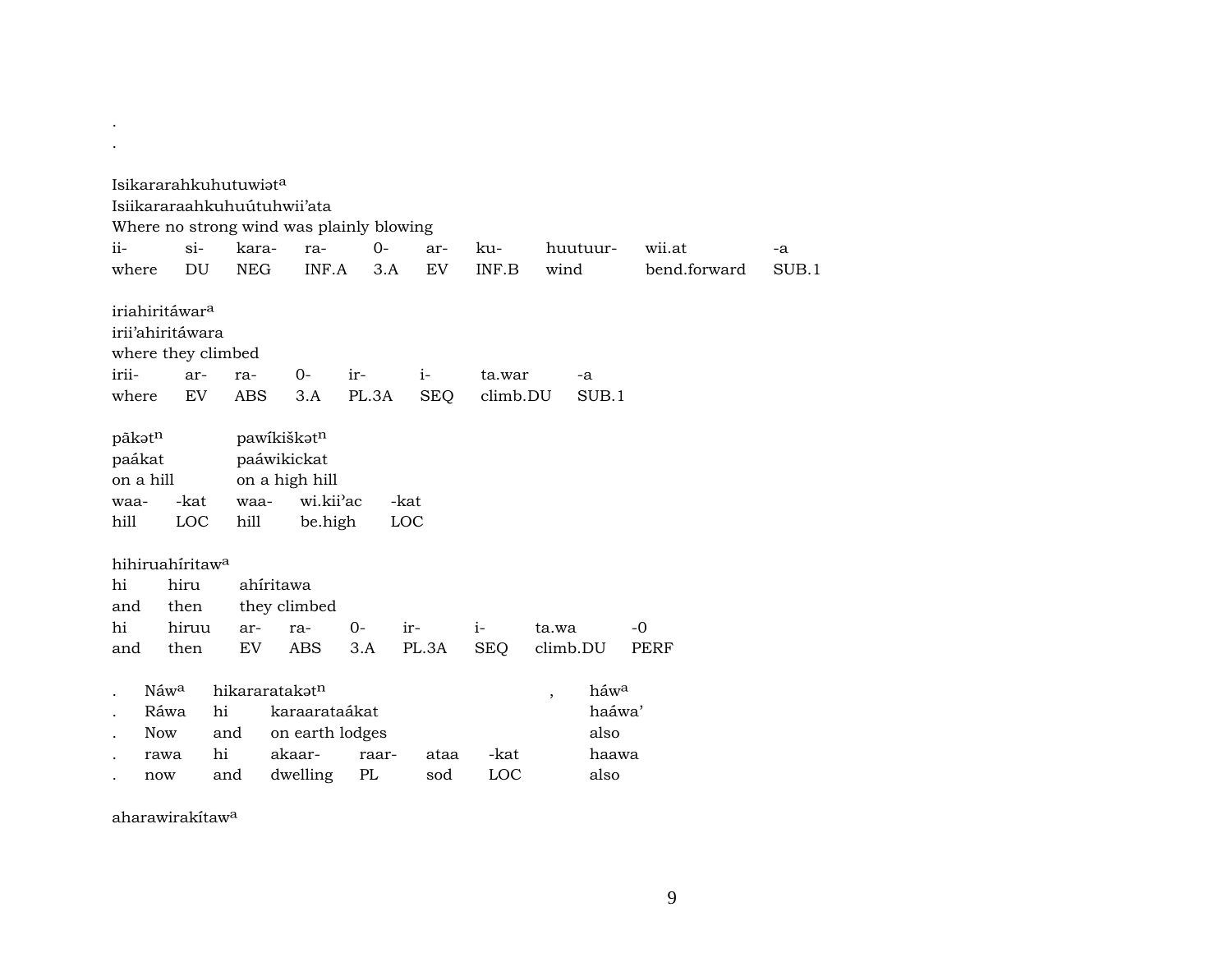|                          |                     | ahaaraawiirakitawa |                                 |                                       |             |            |             |             |              |             |
|--------------------------|---------------------|--------------------|---------------------------------|---------------------------------------|-------------|------------|-------------|-------------|--------------|-------------|
|                          |                     |                    | groups went on top various ones |                                       |             |            |             |             |              |             |
| ar-                      | ra-                 | $0-$               | $a-$                            |                                       | raa.awiira- | kita-      | wa-         | a           | $-0$         |             |
| EV                       | <b>ABS</b>          | 3.A                | PREV.3A                         |                                       | group       | on.top     | <b>DIST</b> | come        | PERF         |             |
|                          | Hiahakišúta         |                    |                                 |                                       |             |            |             |             |              |             |
|                          | Hi                  |                    | ahaakicuútaa'                   |                                       |             |            |             |             |              |             |
|                          | And                 |                    | the water rose                  |                                       |             |            |             |             |              |             |
|                          | hi                  | ar-                | ra-                             | $0 -$                                 | a-          | kiic-      | huuta.a     | -0          |              |             |
|                          | and                 | EV                 | <b>ABS</b>                      | 3.A                                   | PREV.3A     | water      | rise        | <b>PERF</b> |              |             |
| $\overline{\phantom{a}}$ | irári               |                    |                                 |                                       |             |            |             |             |              |             |
|                          | iraári'             |                    |                                 |                                       |             |            |             |             |              |             |
| $\overline{ }$           | brother             |                    |                                 |                                       |             |            |             |             |              |             |
|                          | $i-$                |                    | -raar-                          |                                       | -ri'        |            |             |             |              |             |
|                          | 3.POSS.A            |                    | same.sex.sibling                |                                       | 3.POSS.B    |            |             |             |              |             |
|                          | Hiahirakišutára     |                    |                                 |                                       |             |            |             |             |              |             |
| Hi                       |                     | ahiirakicuutáraa'  |                                 |                                       |             |            |             |             |              |             |
| And                      |                     |                    | He brought the water up         |                                       |             |            |             |             |              |             |
| hi                       | ar-                 | ra-                | $0-$                            | ir-                                   | ak-         | kiic-      | huuta-      | ra-         | $\mathbf{a}$ | $-0$        |
| and                      | EV                  | ABS                | 3.A                             | <b>OBV</b>                            | PL.AN.3P    | water      | up          | PORT        | come         | <b>PERF</b> |
|                          | Kĩtú                |                    |                                 | kuharíwar <sup>i</sup> t <sup>n</sup> |             |            |             |             |              |             |
|                          | Kítuu'u'            |                    |                                 | kuuharíwarit                          |             |            |             |             |              |             |
|                          | All                 |                    |                                 | He destroyed it                       |             |            |             |             |              |             |
|                          | kituu               | $-u'$              | kuur-                           | ra-                                   | $0-$        | ri.warik   | $-0$        |             |              |             |
|                          | all                 | <b>NOM</b>         | <b>DUB</b>                      | ABS                                   | 3.A         | get.rid.of | <b>PERF</b> |             |              |             |
|                          | ákitar <sup>u</sup> |                    |                                 | Kĩtú                                  |             |            |             |             |              |             |
|                          | ákitaaru'           |                    |                                 | Kítuu'u'                              |             |            |             |             |              |             |
| tribe                    |                     |                    | All                             |                                       |             |            |             |             |              |             |
|                          | akitaar-            | $-u'$              | $\ddot{\phantom{a}}$            | kituu                                 | $-u'$       |            |             |             |              |             |
| tribe                    |                     | <b>NOM</b>         | all                             |                                       | <b>NOM</b>  |            |             |             |              |             |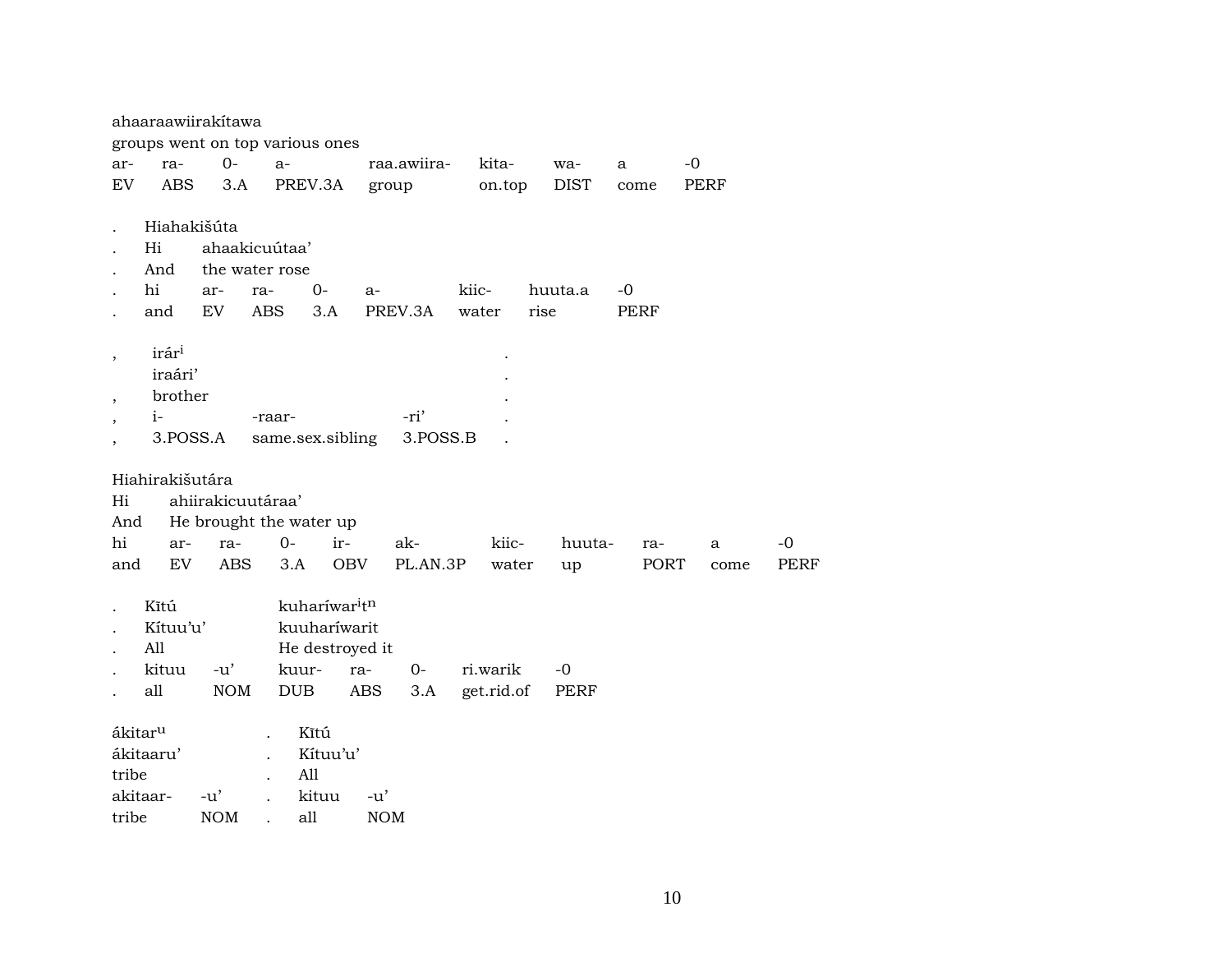| kuharíwar <sup>i</sup> t <sup>n</sup> |                 |                                               |             |                     |                  | šáhiks      |             |      |  |
|---------------------------------------|-----------------|-----------------------------------------------|-------------|---------------------|------------------|-------------|-------------|------|--|
| kuuharíwarit                          |                 |                                               |             |                     |                  | cáhiks      |             |      |  |
|                                       | He destroyed it |                                               |             |                     |                  | people      |             |      |  |
| kuur-                                 | ra-             | $0-$                                          |             | ri.warik            | -0               | icaahiks    |             |      |  |
| <b>DUB</b>                            | <b>ABS</b>      | 3.A                                           |             | get.rid.of          | PERF             | person      |             |      |  |
|                                       | Nikutiwakíahu   |                                               |             |                     |                  |             | kúrahus     |      |  |
| Rikutiwakí'aahu'                      |                 |                                               |             |                     |                  |             | kúrahus     |      |  |
|                                       |                 | That is what they used to say                 |             |                     |                  |             | the old men |      |  |
| riku-                                 | ti-             |                                               | $O -$       | waki.a<br>-:hus     |                  |             | kurahuus    |      |  |
| that.is                               |                 | IND.3A                                        | 3.A         | say.PL.IMPF         |                  | <b>IMPF</b> | old.man     |      |  |
| Karawitúrahi                          |                 |                                               |             |                     |                  |             |             |      |  |
|                                       | Karawitúraahi   |                                               |             |                     |                  |             |             |      |  |
| It was not good                       |                 |                                               |             |                     |                  |             |             |      |  |
| kara-                                 | wi-             | ti-                                           |             | $0-$                | uur-             | raa-        | hiir        | $-0$ |  |
| NEG                                   | QUOT            |                                               | IND.3A      | 3.A                 | <b>PREV</b>      | way         | be.good     | PERF |  |
|                                       |                 |                                               |             |                     |                  |             |             |      |  |
| iríahutar <sup>a</sup>                |                 |                                               |             |                     |                  |             |             |      |  |
| irií'ahuutaara                        |                 |                                               |             |                     |                  |             |             |      |  |
| what He did                           |                 |                                               |             |                     |                  |             |             |      |  |
| irii-                                 | ar-             | ra-                                           | 0-          | $ut -$              | aar              | -a          |             |      |  |
| what                                  | <b>EV</b>       | ABS                                           | 3.A         | <b>PREV</b>         | do               | SUB.1       |             |      |  |
|                                       |                 |                                               |             |                     |                  |             |             |      |  |
| tirawáhatn                            |                 |                                               |             |                     |                  |             |             |      |  |
| Tiráwaahat                            |                 |                                               |             |                     |                  |             |             |      |  |
| the Heavens                           |                 |                                               |             |                     |                  |             |             |      |  |
| tii-                                  | ra-             | 0-                                            | waa-        | ahak                |                  |             | -0          |      |  |
| this                                  | ABS             | 3.A                                           | <b>DIST</b> |                     | extend.in.a.line |             | SUB.4       |      |  |
|                                       |                 | kītukuhararuwáwar <sup>i</sup> t <sup>n</sup> |             |                     |                  |             |             |      |  |
| Kítuú'u'                              |                 |                                               |             | kuuhararuuwaáwarit  |                  |             |             |      |  |
| All                                   |                 |                                               |             | he destroyed things |                  |             |             |      |  |
|                                       |                 |                                               |             |                     |                  |             |             |      |  |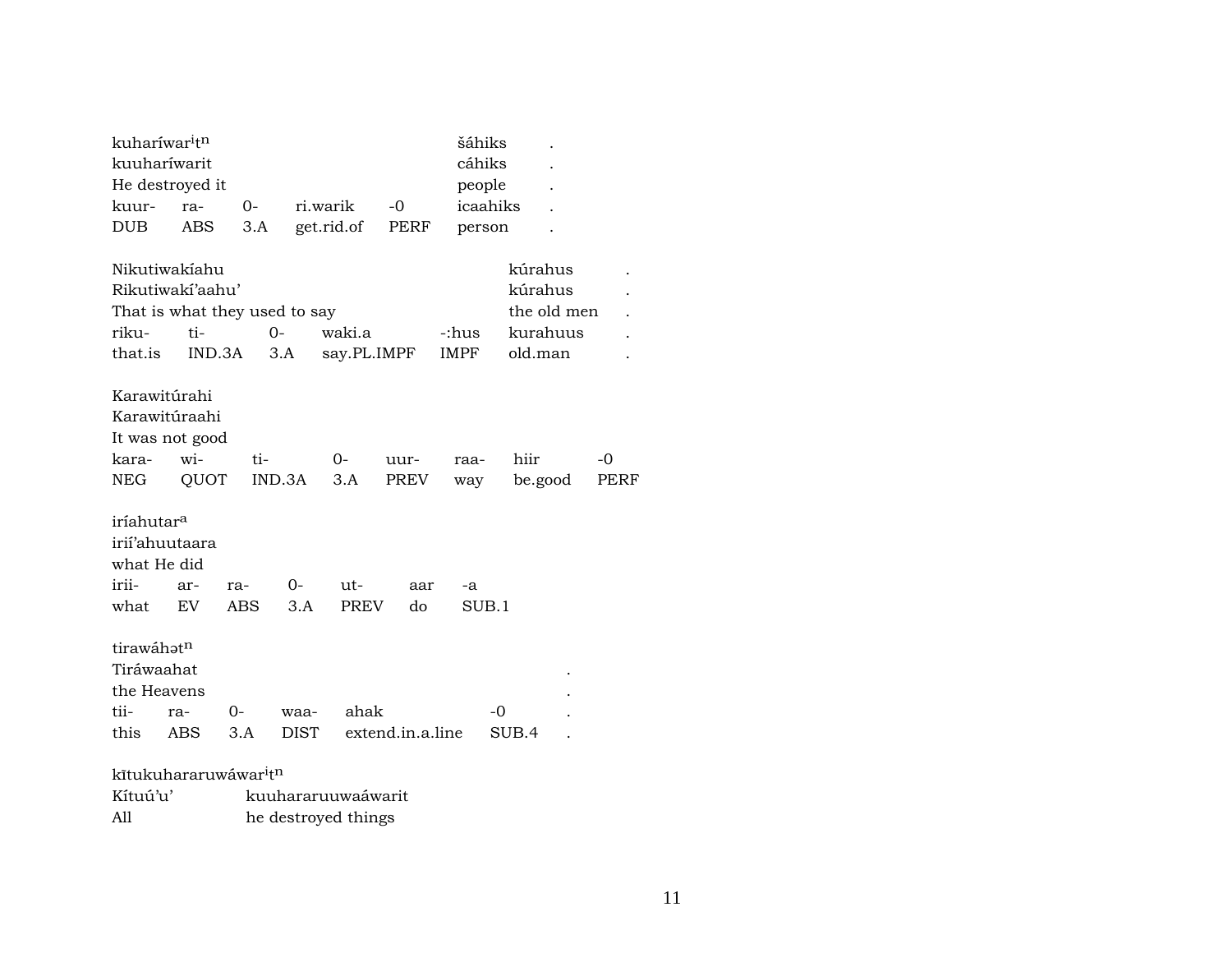| kituu<br>all                                        | $-u^{\prime}$<br>$\rm{NOM}$                                                                                    | kuur-<br>$_{\rm DUB}$                               | ra-<br>$\operatorname{ABS}$                                         | $0-$<br>3.A       | raar-                | 3PL.INAN.P         | ri.warik<br>get.rid.of                                         | -waa<br><b>DIST</b> | $-0$<br><b>PERF</b>        |                     |
|-----------------------------------------------------|----------------------------------------------------------------------------------------------------------------|-----------------------------------------------------|---------------------------------------------------------------------|-------------------|----------------------|--------------------|----------------------------------------------------------------|---------------------|----------------------------|---------------------|
| Kītu<br>All<br>all                                  | Kítuu'u'<br>kituu<br>$-u'$                                                                                     | <b>NOM</b>                                          | nahúrahk <sup>i</sup><br>rahúrahki<br>animals<br>rahuraar<br>animal | -kis<br>DIM       |                      |                    |                                                                |                     |                            |                     |
| irii-<br>what                                       | irikuhisiksakuwákaru<br>irikuuhiciksakawaákaru'<br>whatever ones He had made for them<br>kuur-<br>$_{\rm DUB}$ | ra-<br><b>ABS</b>                                   | $0-$<br>3.A                                                         | ir-<br><b>OBV</b> | ut-<br><b>BEN</b>    | $i-$<br><b>SEQ</b> | uks-<br>AOR                                                    | ak-<br>PL.AN.3P     | kawaaka.ra'uk<br>make.DIST | $-0$<br><b>PERF</b> |
|                                                     |                                                                                                                |                                                     |                                                                     |                   |                      |                    |                                                                |                     |                            |                     |
| Náwa<br>Ráwa<br>Now<br>rawa<br>$\operatorname{now}$ | $i-$<br>$\ddot{\phantom{0}}$                                                                                   | irár <sup>i</sup><br>iraári'<br>brother<br>3.POSS.A | -raar-                                                              | same.sex.sibling  |                      | -ri'<br>3.POSS.B   | $\, ,$<br>$\overline{\phantom{a}}$<br>$\overline{\phantom{a}}$ |                     |                            |                     |
| riku-<br>that.is                                    | nikutátatküku<br>rikutaátatkuuku'<br>that is what I heard<br>ta-<br>IND.1/2A                                   | $t-$                                                | 1.A                                                                 | atka'uk<br>hear   | -:hus<br><b>IMPF</b> |                    |                                                                |                     |                            |                     |
| iririhwákia                                         |                                                                                                                |                                                     |                                                                     |                   |                      |                    | kúrahus                                                        |                     |                            |                     |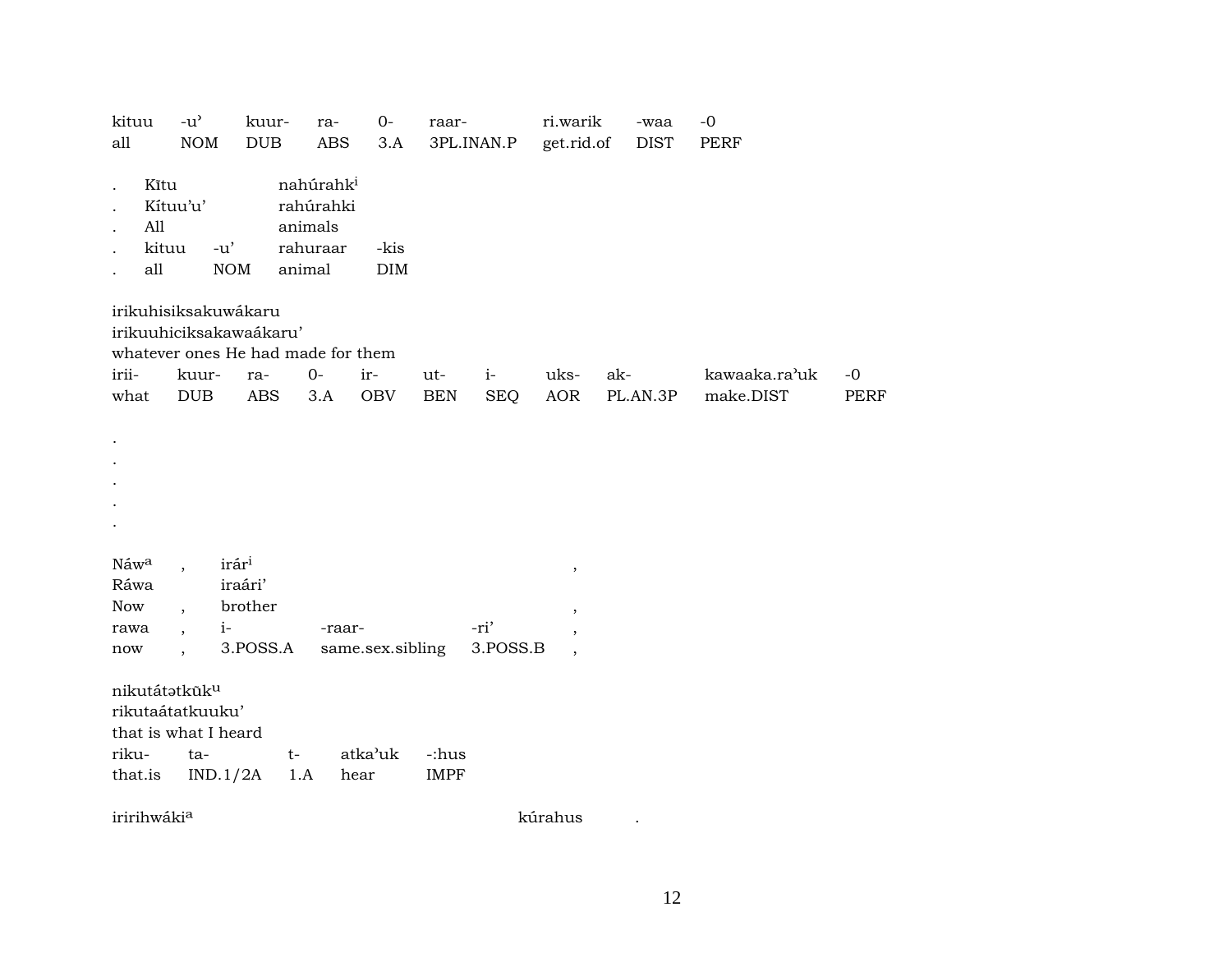| iririhwáki'a             |                                            |                         |         |             |                     |          | kúrahus         |        |        |  |  |  |
|--------------------------|--------------------------------------------|-------------------------|---------|-------------|---------------------|----------|-----------------|--------|--------|--|--|--|
|                          | when they said that                        |                         |         | the old men |                     |          |                 |        |        |  |  |  |
| irii-                    | $0 -$<br>ir-<br>ra-                        |                         | waki    | -a          |                     | kurahuus |                 |        |        |  |  |  |
| when                     | ABS                                        | 3.A                     | PL.3A   | say.PL      | SUB.1               |          | old.man         |        |        |  |  |  |
|                          |                                            |                         |         |             |                     |          |                 |        |        |  |  |  |
| Itirašíhwari             |                                            |                         |         |             |                     |          |                 |        |        |  |  |  |
| Ι                        | tiracíhwari                                |                         |         |             |                     |          |                 |        |        |  |  |  |
| And                      | we who are living                          |                         |         |             |                     |          |                 |        |        |  |  |  |
| $\mathbf{1}$             | tii-                                       | ra-                     | aciir-  | warii       |                     |          | -hus            |        |        |  |  |  |
| and                      | here                                       | ABS                     | IN.DU.A |             | be.going.about.IMPF |          | <b>IMPF.SUB</b> |        |        |  |  |  |
|                          |                                            |                         |         |             |                     |          |                 |        |        |  |  |  |
|                          | nikuahašakurusístu                         |                         |         |             |                     |          |                 |        |        |  |  |  |
|                          | riku'ahacakúru'                            |                         |         |             |                     |          |                 | sístu' |        |  |  |  |
|                          |                                            | we are the ones he made |         |             |                     |          |                 | again  |        |  |  |  |
| riku-                    | ar-                                        | ra-                     | $O -$   | aca-        | ku-                 | ra'uk    | $-0$            | sistu  |        |  |  |  |
| the.one                  | EV.                                        | ABS                     | 3.A     | IN.DU.P     | 1.P                 | make     | PERF            | again  |        |  |  |  |
|                          |                                            |                         |         |             |                     |          |                 |        |        |  |  |  |
|                          | tirasíhwari,                               |                         |         |             |                     |          |                 |        |        |  |  |  |
|                          | tiracíhwari                                |                         |         |             |                     |          |                 |        |        |  |  |  |
| $\overline{\phantom{a}}$ |                                            | we who are living       |         |             |                     |          |                 |        |        |  |  |  |
|                          | tii-                                       | ra-                     | aciir-  | warii       |                     |          | -hus            |        |        |  |  |  |
|                          | here                                       | ABS                     | IN.DU.A |             | be.going.about.IMPF |          | <b>IMPF.SUB</b> |        |        |  |  |  |
|                          |                                            |                         |         |             |                     |          |                 |        |        |  |  |  |
| hinikuahašakurusistu     |                                            |                         |         |             |                     |          |                 |        | sístu' |  |  |  |
| hi                       | riku'ahacakúru'<br>we are the ones he made |                         |         |             |                     |          |                 |        |        |  |  |  |
| and                      |                                            |                         |         |             |                     |          |                 |        | again  |  |  |  |
| hi                       | riku-                                      | ar-                     | ra-     | 0-          | aca-                | ku-      | ra'uk           | $-0$   | sistu  |  |  |  |
| and                      | the.one                                    | EV.                     | ABS     | 3.A         | IN.DU.P             | 1.P      | make            | PERF   | again  |  |  |  |
|                          | Náwa                                       | tītaku                  |         |             |                     |          |                 |        |        |  |  |  |
|                          |                                            |                         |         |             |                     |          |                 |        |        |  |  |  |

- . Ráwa tiítaku
- 
- . Now here<br>. rawa tii-. rawa tii- -taku
- . now here